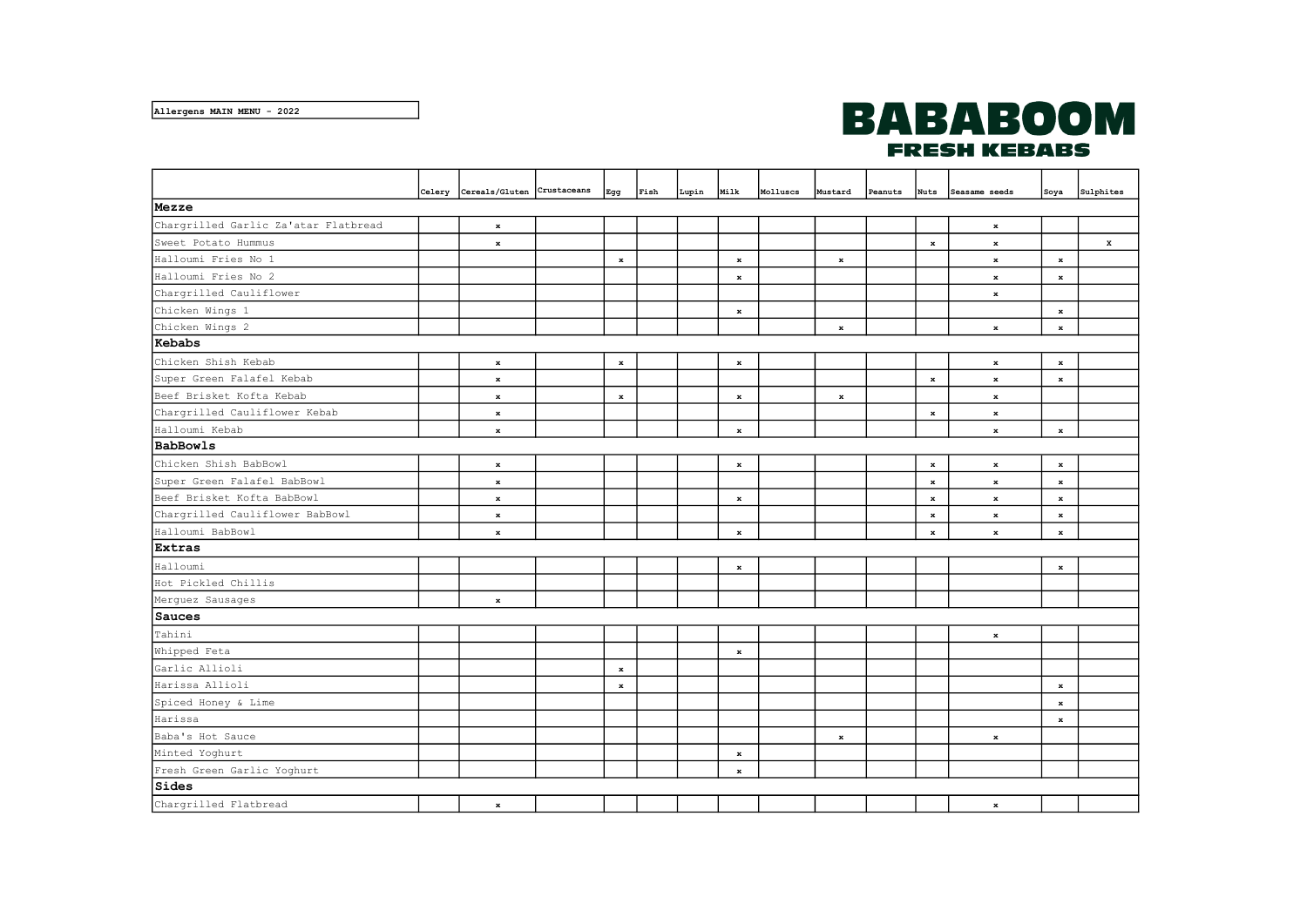| Fattoush Salad             |  |  |  |  |  |  |              |  |  |  |    |  |             |  |
|----------------------------|--|--|--|--|--|--|--------------|--|--|--|----|--|-------------|--|
| Couscous                   |  |  |  |  |  |  |              |  |  |  |    |  |             |  |
| Regular Fries              |  |  |  |  |  |  |              |  |  |  |    |  |             |  |
| Curly Fries 1              |  |  |  |  |  |  |              |  |  |  |    |  | $\mathbf x$ |  |
| Curly Fries 2              |  |  |  |  |  |  | -49          |  |  |  |    |  |             |  |
| Dessert                    |  |  |  |  |  |  |              |  |  |  |    |  |             |  |
| Salted Date Caramel Sundae |  |  |  |  |  |  | $\mathbf{z}$ |  |  |  | -- |  |             |  |

Allergens GLUTEN FREE MENU - 2022

## **BABABOOM FRESH KEBABS**

|                                             |  | Celery Cereals/Gluten Crustaceans |  | Egg          | Fish | Lupin | Milk         | Molluscs | <b>Mustard</b> | Peanuts | <b>Nuts</b> | Seasame seeds | Soya         | Sulphites    |
|---------------------------------------------|--|-----------------------------------|--|--------------|------|-------|--------------|----------|----------------|---------|-------------|---------------|--------------|--------------|
| Mezze                                       |  |                                   |  |              |      |       |              |          |                |         |             |               |              |              |
| Sweet Potato Hummus - GF*                   |  |                                   |  |              |      |       |              |          |                |         | $\bf x$     | $\mathbf x$   |              | $\mathbf{x}$ |
| Halloumi Fries No 1                         |  |                                   |  | $\bf x$      |      |       | $\mathbf x$  |          | $\mathbf x$    |         |             | $\mathbf x$   | $\mathbf x$  |              |
| Halloumi Fries No 2                         |  |                                   |  |              |      |       | $\bf x$      |          |                |         |             | $\mathbf{x}$  | $\mathbf{x}$ |              |
| Chargrilled Cauliflower                     |  |                                   |  |              |      |       |              |          |                |         |             | $\mathbf x$   |              |              |
| Chicken Wings 1                             |  |                                   |  |              |      |       | $\bf x$      |          |                |         |             |               | $\mathbf{x}$ |              |
| Chicken Wings 2                             |  |                                   |  |              |      |       |              |          | $\mathbf x$    |         |             | $\mathbf{x}$  | $\bf x$      |              |
| Gluten Free Kebabs                          |  |                                   |  |              |      |       |              |          |                |         |             |               |              |              |
| Gluten Free Chicken Shish Kebab             |  |                                   |  | $\mathbf{x}$ |      |       | $\mathbf x$  |          |                |         |             | $\mathbf{x}$  | $\mathbf{x}$ |              |
| Gluten Free Super Green Falafel Kebab       |  |                                   |  |              |      |       |              |          |                |         |             | $\bf x$       | x            |              |
| Gluten Free Beef Brisket Kofta Kebab        |  |                                   |  | ж            |      |       | $\mathbf x$  |          | ж              |         |             | $\mathbf x$   |              |              |
| Gluten Free Chargrilled Cauliflower Kebab   |  |                                   |  |              |      |       |              |          |                |         |             | $\mathbf x$   |              |              |
| Gluten Free Halloumi Kebab                  |  |                                   |  |              |      |       | $\mathbf x$  |          |                |         |             | $\mathbf x$   | $\mathbf{x}$ |              |
| BabBowls                                    |  |                                   |  |              |      |       |              |          |                |         |             |               |              |              |
| Gluten Free Chicken Shish BabBowl           |  |                                   |  |              |      |       | $\mathbf x$  |          |                |         | $\bf x$     | $\mathbf x$   | $\bf x$      |              |
| Gluten Free Super Green Falafel BabBowl     |  |                                   |  |              |      |       |              |          |                |         | $\bf x$     | $\mathbf{x}$  | $\mathbf{x}$ |              |
| Gluten Free Beef Brisket Kofta BabBowl      |  |                                   |  |              |      |       | $\bf x$      |          |                |         | $\bf x$     | $\mathbf{x}$  | $\mathbf{x}$ |              |
| Gluten Free Chargrilled Cauliflower BabBowl |  |                                   |  |              |      |       |              |          |                |         | x           | $\mathbf x$   | $\mathbf{x}$ |              |
| Gluten Free Halloumi BabBowl                |  |                                   |  |              |      |       | $\mathbf x$  |          |                |         | $\mathbf x$ | $\mathbf x$   | $\mathbf x$  |              |
| Extras                                      |  |                                   |  |              |      |       |              |          |                |         |             |               |              |              |
| Halloumi                                    |  |                                   |  |              |      |       | $\mathbf{x}$ |          |                |         |             |               | $\mathbf{x}$ |              |